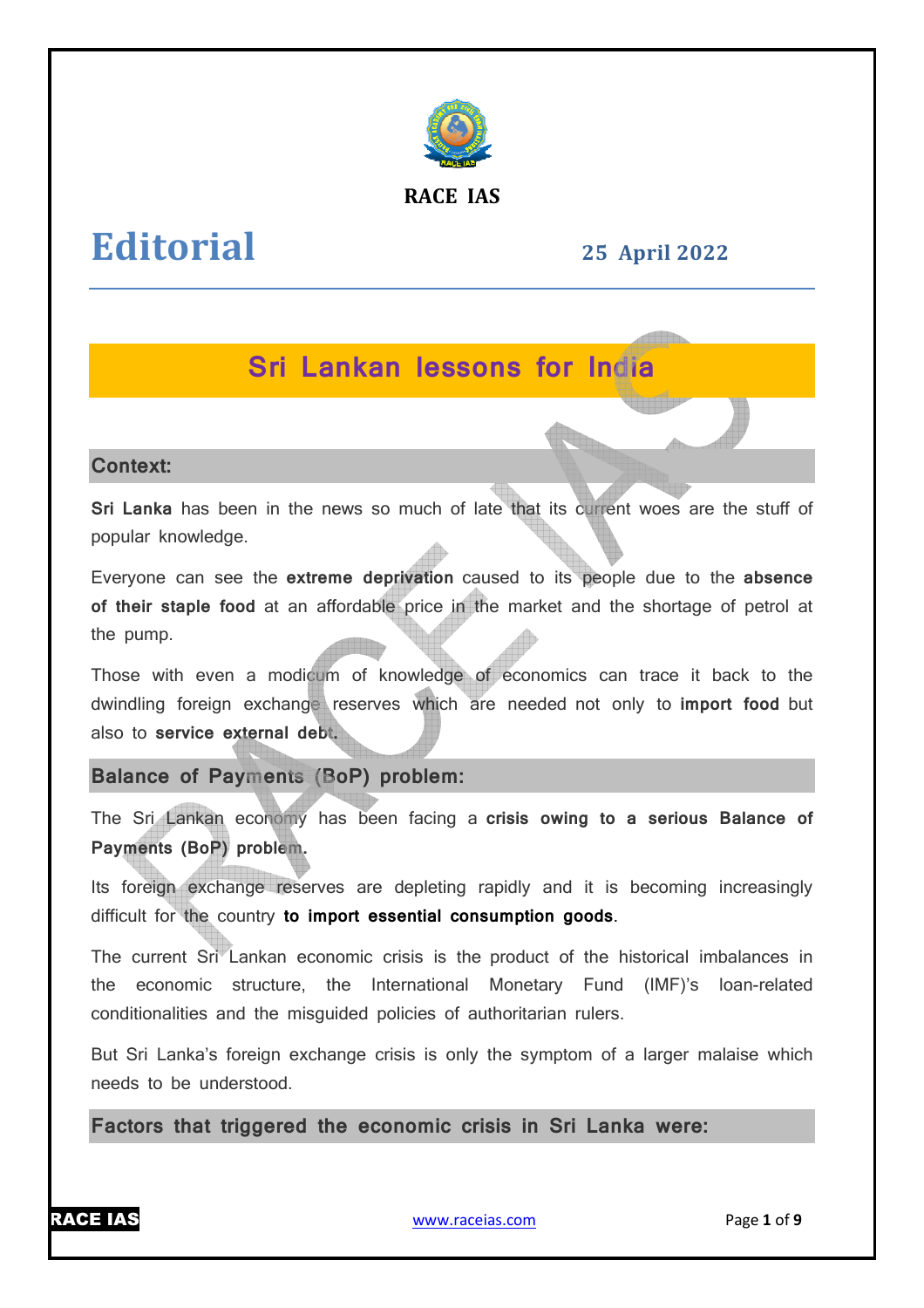- 1. The **Covid-19 Pandemic** that put the tourism industry on hold. It accounted for 10% of Sri Lanka's GDP.
- 2. This led to a **dip in the forex reserve** (from \$7.5 billion in 2019 to \$2.8 billion in July 2021).
- 3. Dip in other sources of revenue led to high cost in importing of essential items, including food.
- 4. A **depreciated currency,** high dependence on imports and hoarding led to a steep rise in food prices in Sri Lanka.
- 5. The **Hambantota port** was another white elephant project by the present government to shorten its economic woes.
	- 1. Instead it only further **increased the debt problem** that Sri Lanka faced as it had taken \$1 billion from China.
- 6. The ongoing Russo-Ukrainian Conflict also is a factor which is affecting the already precarious economic condition of Sri Lanka.
- 7. The reason is that the both the Sri Lankan tourism relies on arrivals from Russia and Ukraine
- 8. Russia is also the second biggest market to Sri Lanka when it comes to tea exports.
- 9. Thus, the war in the Ukraine put a serious dent in the path of economic recovery of Sri Lanka.

#### **Linguistic disenfranchisement and consequences of Civil war:**

- 1. The origins of the linguistic disenfranchisement of the Tamils owed partly to the appeasement of the Buddhist clergy, which is **almost exclusively Sinhala.**
- 2. It not only caused the alienation of the Tamil-speaking population but led to the **formation of the Tamil Tigers**, a terrorist organisation, and a civil war.
- 3. The Tamil Tigers were finally vanquished, but it took over two-and-a-half decades for the Sri Lankan state to achieve this.
- 4. In the meanwhile, there was an exodus of Tamils, the better-off leaving for the West and, those who could escape, heading for Tamil Nadu.
- 5. With the Tamils having had a significant presence in the professions, the country **experienced a loss of expertise in almost all spheres.**
- 6. The **impact of a loss of technical expertise** for an economy is slow and often indiscernible but sure to affect it adversely, which we see happening in India. The civil war is also likely to have held back investment.

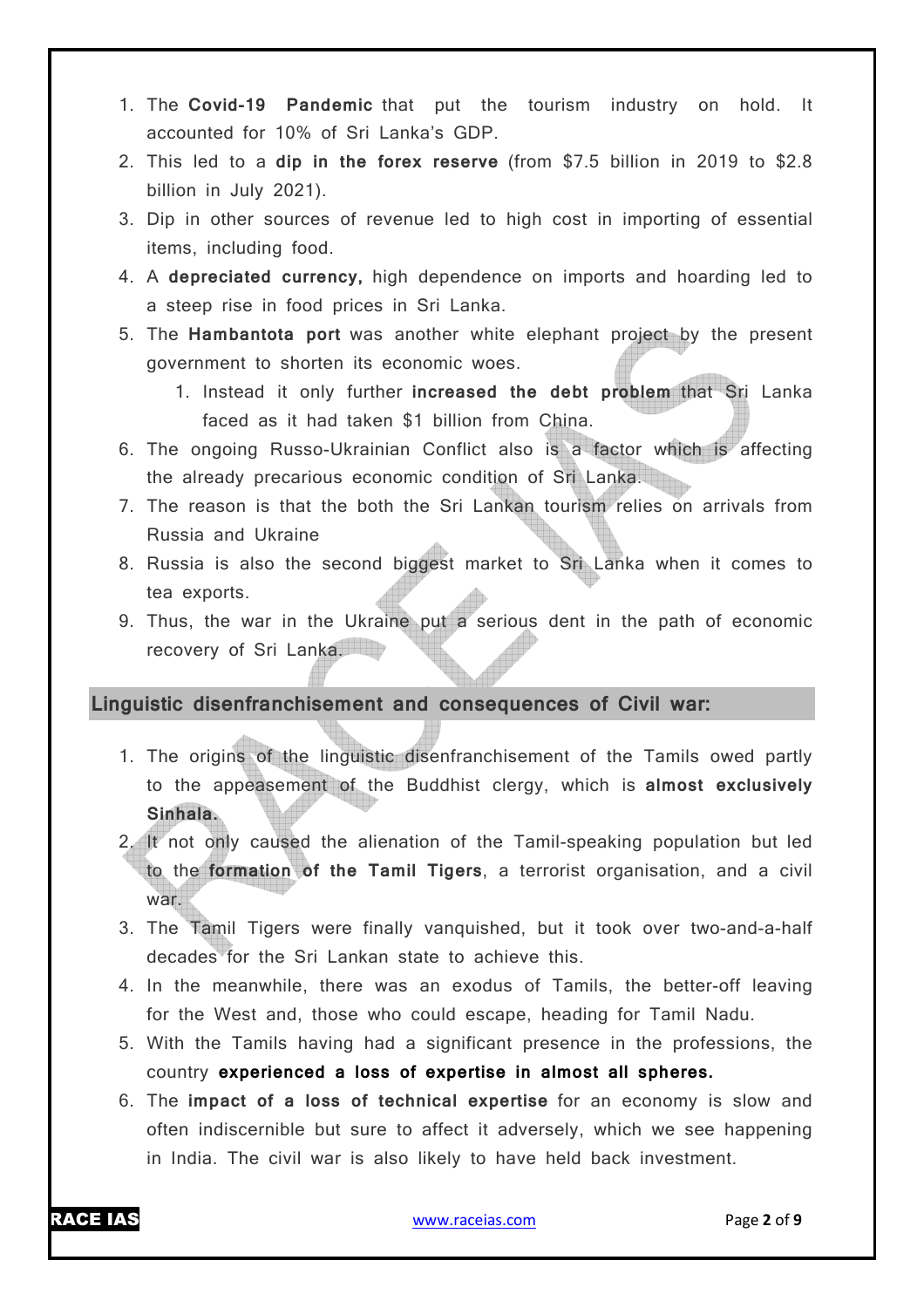- 7. While all uncertainty stalls investment, private investors would be particularly reluctant to commit their money in a time of near anarchy.
- 8. **A state pursuing a civil war** can hardly make up for this through public investment, as it is bound to be severely fund-constrained due to its military operations.
- 9. Nor would it have had much time to address stress points that arise from time to time in any market economy, let alone plan for economic development.
- 10.In diverse ways, then, social strife can hamper the development of the productive forces of a country and its economic growth gets affected.
- 11.So here we have the first cautionary tale from Sri Lanka for India. Sri Lanka's woes are **economic on the surface** but **stem from social strife** that have been exacerbated by majoritarian identity politics fanned by the State.
- 12.**Identity politics** between social groups is a recipe for economic disaster.
- 13.The strife between the Centre and the States and antagonism between religious communities are sure ways to deter investment even if there is some improvement in the ease of doing business.
- 14.The **exit of some high-net-worth Indians** from the country and the outflow of foreign direct investment are examples of this.
- 15.Inflow of foreign direct investment to India has been high since 2014 but has been unable to make up for the depressed domestic private investment.

## **How is it that a country fails to produce sufficiently even the most basic of foodstuff, such as rice and milk powder?**

That is less easy to comprehend. Since the end of colonial rule, Sri Lanka's political arrangements have been an **amalgam of nationalism in politics and welfarism in economics.**

**Ethno-nationalism** was stoked to forge a nation state in terms of a Sinhala identity, the beginnings of which had emerged in the fifties.

It is recognizable in the **official "Sinhala Only" language policy** introduced at the time.

Though this may have been diluted subsequently, it empowered **ethnic chauvinism** and left the sizable Tamil-speaking population insecure.

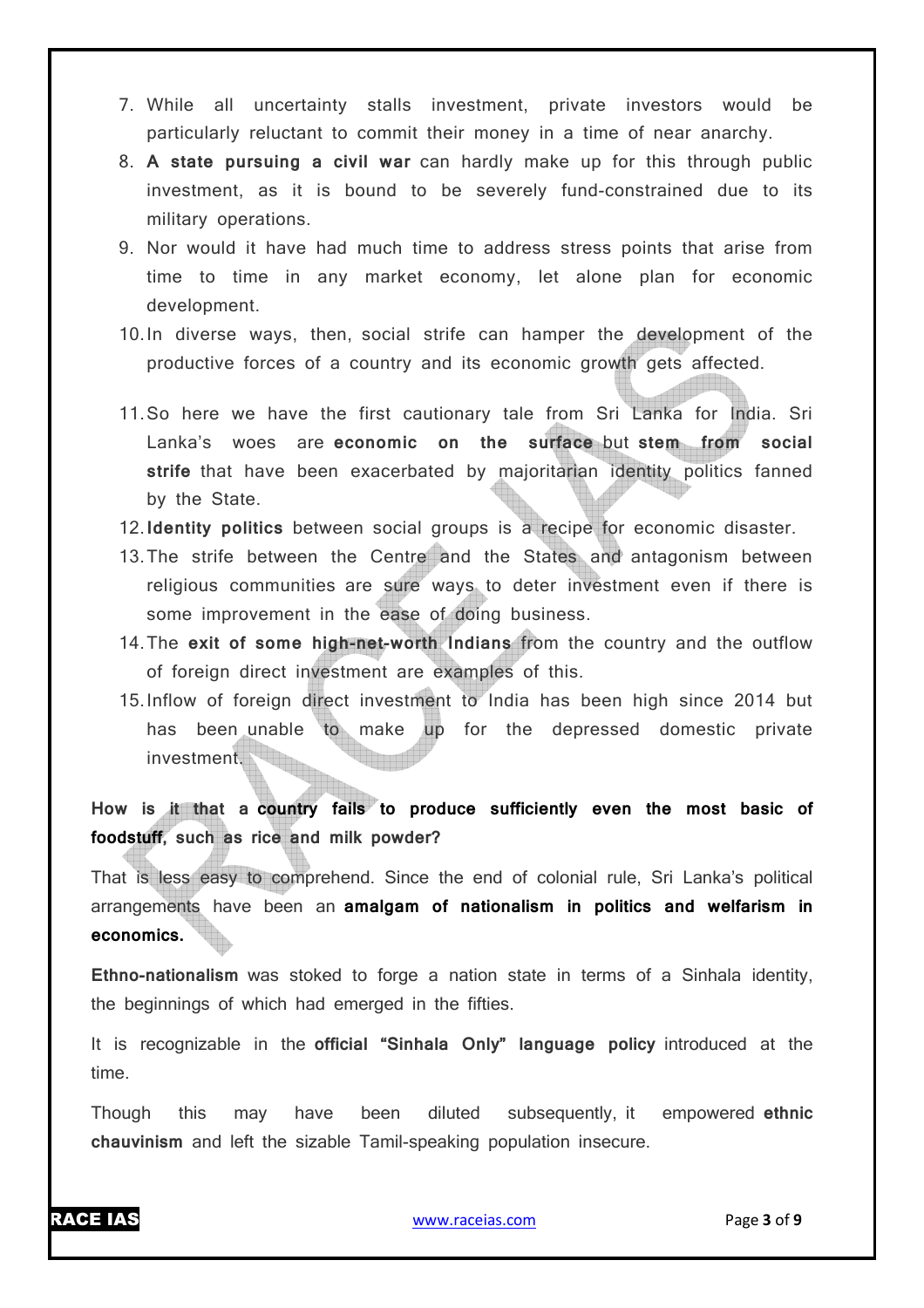#### **Political, economic lessons from Sri Lanka crisis:**

- 1. If the first lesson from Lanka is about **how politics can affect the economy**, the second is about **how flawed economic policy can affect an economy's prospects**.
	- 1. The country first came into the world's reckoning in the 1950s when its economic policy was lauded for welfare programmes that included **subsidized rice.**
	- 2. In Sri Lanka, distributism seems to have run ahead of what could be guaranteed from domestic sources.
- 2. It would serve as smart advice not only for the three Sri Lankan economists now tasked to take their country out of the crisis but also to the political class of India.
- 3. As India's economy has grown, many of the States have **stepped up their welfare spending.** Some have distributed bicycles for girls and others television sets to families.
- 4. While no form of welfare need be precluded in principle, the public finances are subject to an accounting constraint.
- 5. When **revenues are limited**, free bicycles and televisions sets **crowd out**  spending on measures that increase an economy's productive capacity, which includes its endowment of schools, hospitals and the infrastructure needed for production. There is also an ethical issue to be faced.
- 6. When **welfarism** is financed by borrowing rather than taxes, future generations pay for our consumption.
- 7. A third lesson from Sri Lanka is to **not treat openness to the world economy as a panacea.**
	- 1. In the 1970s, in a switch from avowedly socialist economic policies, Sri Lanka liberalized trade and capital flows.
	- 2. It is a moot question how this policy reorientation may have worked had a civil war lasting decades not intervened but the reliance on world markets that **it led to has not helped the country.**
- 8. A celebrated theorem in economics, the theory of comparative advantage, encourages a country to specialize in its production and to rely on foreign trade for goods that it does not produce.

This assumes that there will be a continuing demand for the country's product.

**Way Ahead:**

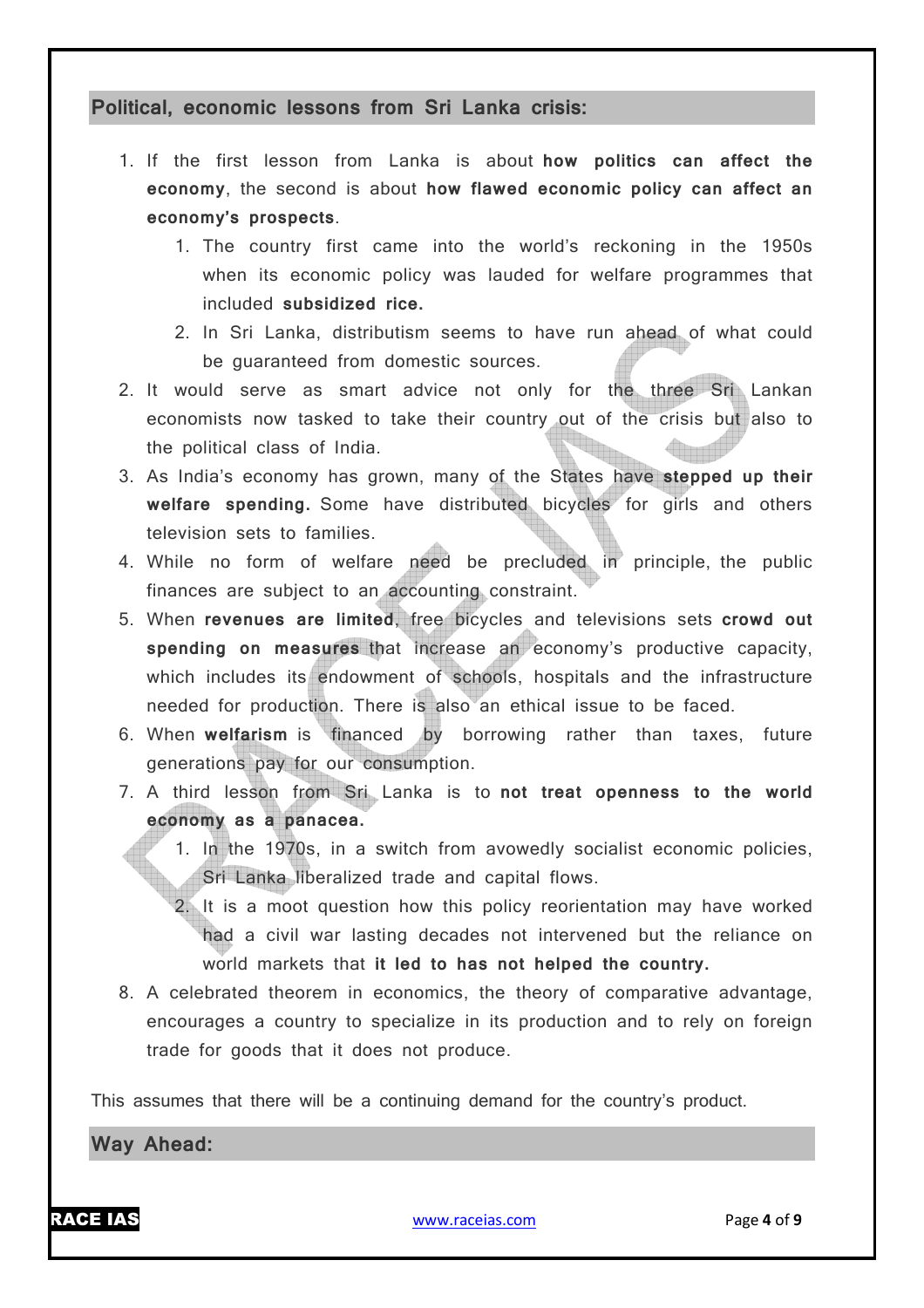Experts opine that Sri Lanka's forex reserves have **reached bottom-low** and it faces mounting challenges in the form of rising unsustainable public debts, low international reserves and the need for large financing in coming years.

Thus, there is a need for ambitious fiscal consolidation based on high-quality revenue measures, raising income tax and VAT rates and minimizing exemptions, complemented with revenue administration reform.

Overall, the nation requires **immediate economic reforms** to have **stable economic health in the long run.**

#### **Conclusion:**

Sri Lanka's case shows us why it can be damaging for a country to **rely on trade for its essential consumption goods.**

By comparison, the States of India that face deficit of food are saved by being part of the Indian Union.

Unlike Sri Lanka, they need not earn foreign exchange to receive food from the national granary, Kerala being the prime example of this arrangement.

Sri Lanka's first task would be to **urgently revive its food producing sector**.

As for India it must learn from its neighbor's misfortunes and step-up domestic production across sectors, from oilseeds to renewable energy and defence equipment.

# **The Inherent Benefits of Agroforestry**

**Climate change** is highly likely to have negative consequences for agriculture all over the world. **Extreme weather events** which are consequences of climate change are likely to reduce overall productivity of agriculture. **Flash floods**, **droughts**, untimely rains, hailstorms, **heat waves and cold waves** bringing temperature unsuitable for crops will demand adaptation of agriculture practices to new climatic conditions. In this context **Agro-forestry is important for India as well as other developing countries**.

#### **What is Agroforestry?**

 Agro forestry is a **land use system that integrates trees, crops and animals** in a way that is scientifically sound.

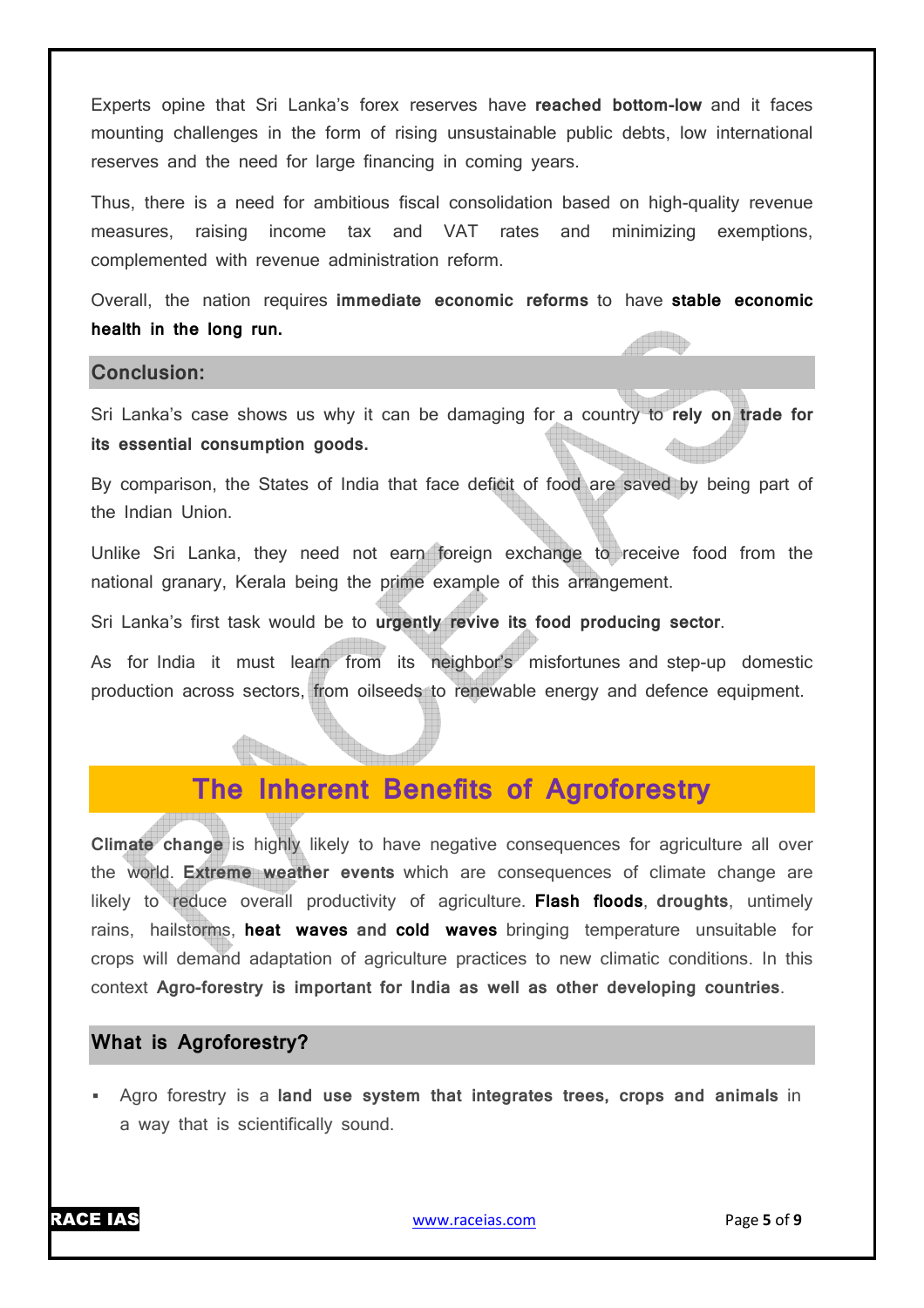- o It integrates trees and shrubs on farmlands and rural landscapes to **enhance productivity, profitability, diversity and ecosystem sustainability**.
- It is a dynamic, ecologically based, natural resource management system that, through integration of woody perennials on farms and in the agricultural landscape, diversifies and sustains production and builds social institutions.

#### **How is Agroforestry Significant?**

- **Economic Value:** It meets **almost half of the country's fuelwood needs**, about two-thirds of the **small timber demand**, 70-80% of the **plywood requirement**, 60% of the r**aw material for the paper pulp** industry, and 9-11% of the **green fodder needs**.
	- o Tree products and tree services also **contribute robustly to rural livelihoods**.
	- o Fruit, fodder, fuel, fibre, fertiliser, and timber add to **food and nutritional security**, income generation, and work as **insurance against crop failure**.
- **Carbon Sequestration:** Agroforestry or tree-based farming is an established nature-based activity that can **aid carbon-neutral growth**.
	- o It enhances tree **cover** outside forests, works as a **surrogate for natural forests sequestering carbon**, keeps the pressure off natural forests, and helps increase farmers' income.
- **Lower Consumption of Fertilisers:** Nitrogen fixing trees grown in the agroforestry systems are c**apable of fixing about 50 -100 Kg Nitrogen/ha per year** - one of the most promising components of the agroforestry system.
	- The leaf litter after decomposition forms humus, releases nutrients and improves various soil properties, it also **reduces the fertiliser needs.**
	- o Due to lower requirement of chemical fertilisers agroforestry can supplement **organic farming**.
- **Ecology Friendly:** Use of lesser chemicals will also help in **mitigating anthropogenic effects on climate**.
	- o Agroforestry helps in **erosion control and water retention, nutrient recycling,** carbon storage, biodiversity preservation, and cleaner air and helps communities withstand extreme weather events.
- **Global Climate Goals:** Agroforestry can also help India meet its international obligations on -

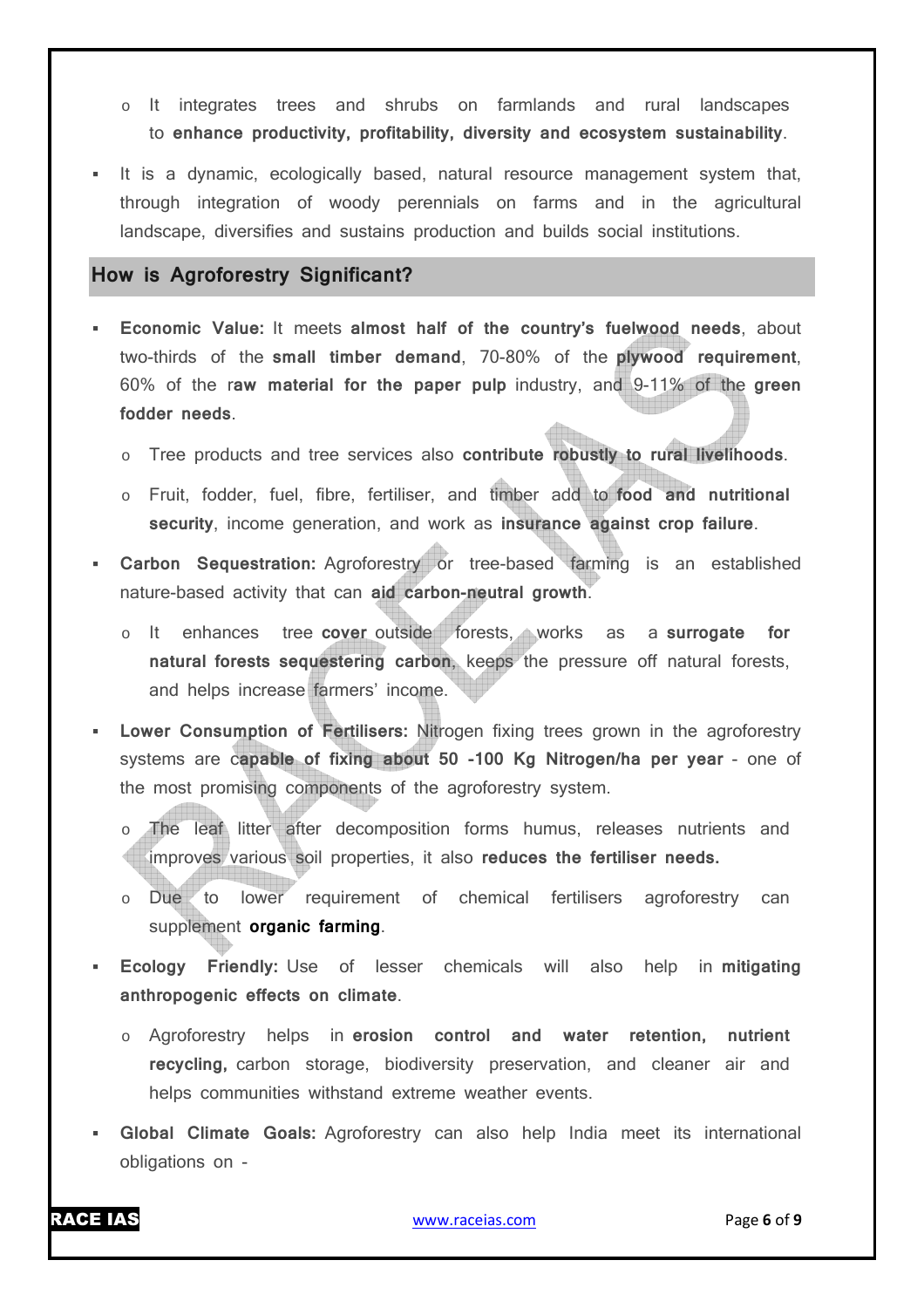- o **Climate** creating an **additional carbon sink of 2.5 to 3 billion tonnes** of carbon dioxide equivalent through additional forest and tree cover by 2030 and **net-zero by 2070.**
- o **Desertification** achieving 26 million hectares of **Land Degradation Neutrality by 2030,** thus, meeting 9 of the **17 Sustainable Development Goals**.
- **Better Agriculture Yields:** Higher yields of crops have been observed in forestinfluenced soils than in ordinary soils.
	- o Appropriate agroforestry systems **improve soil physical properties,** maintain soil organic matter and **promote nutrient cycling**.
	- o Agroforestry will also help in generation and promotion of sustainable renewable **biomass based energy**.

#### **How has India Responded to Agroforestry?**

- In 2014, India became the first country to adopt an agroforestry policy -**National Agroforestry Policy (NAP)** - to promote employment, productivity, and environmental conservation.
- In 2016, a under the NAP was launched, with nearly **· 1,000 crore to transform agroforestry** into a national effort with the tagline: **"Har medh par ped"** (trees on every field boundary).
- In the **2022-23 Union Budget,** the Finance Minister of India announced that the Government of India would **promote agroforestry**.
	- However, the Ministry of Agriculture and Farmers' Welfare merged the **SMAF with the Rashtriya Krishi Vikas Yojana** which deprived the agroforestry sector of its flagship implementation arm.

#### **What are the Issues in Adopting Agroforestry?**

- **Lack of Information among Farmers:** Although agroforestry is not unknown in India, many farmers are not keen to take it up because of a **lack of information on tree rotation** and also the **legal aspects involved in the trade of matured trees.**
- **Ambiguous Categorisation of Agroforestry:** Agroforestry has not become the movement it should have. For a long time the subject **fell between the cracks of "agriculture" and "forestry"** with **no ownership by either sector.**

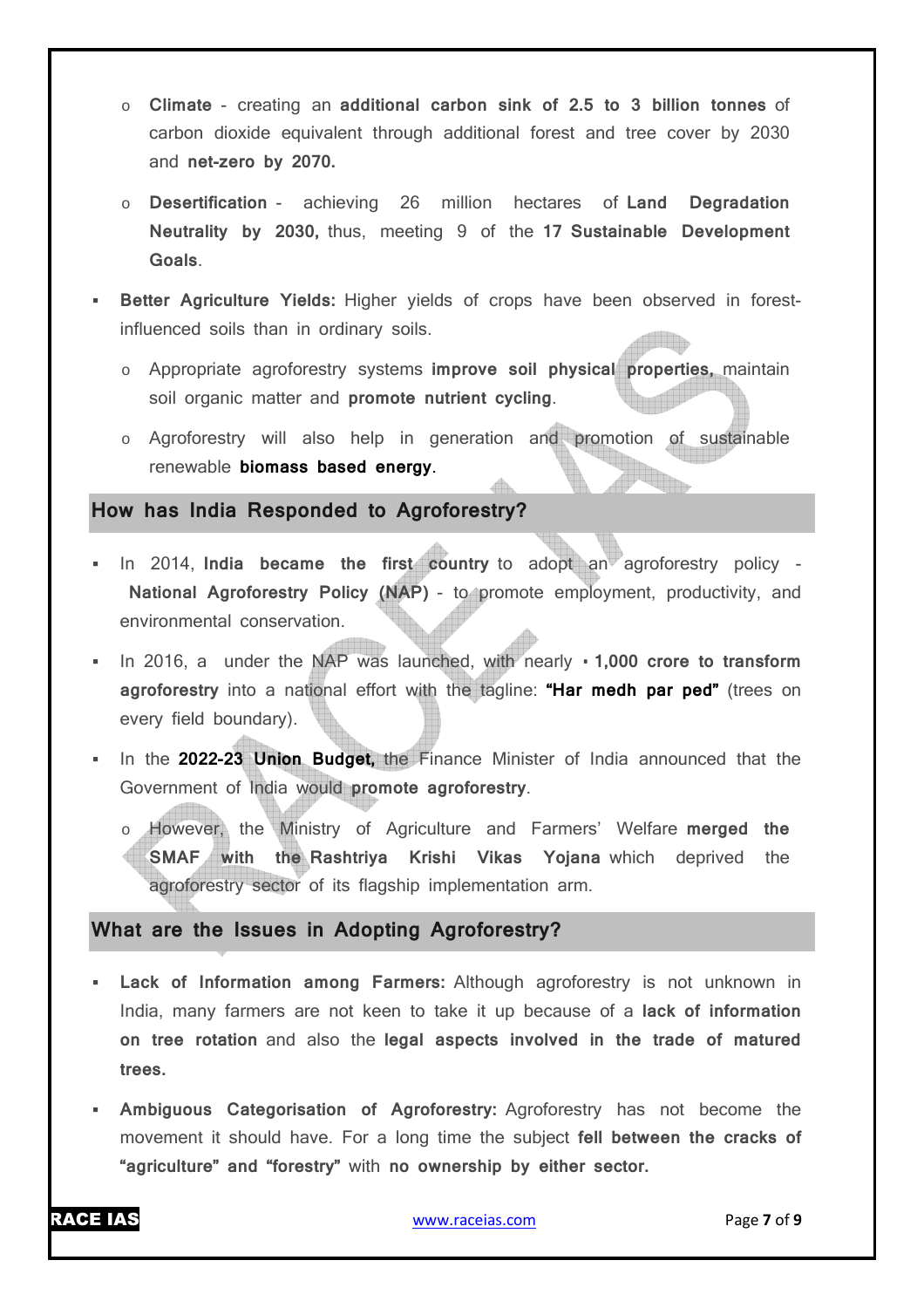- o The value and position of agroforestry in the national system remains **ambiguous and undervalued**.
- o It has been disadvantaged by adverse policies and legal bottlenecks and its adoption by tenant-farmers is constrained due to insecurity of tenure.
- **Financial Constraints: Inadequate investment** in the sector is also a cause for neglect. Unlike the credit and insurance products available for the crop sector, the **provisions for growing trees-on-farms are minimal.**
	- o Weak marketing infrastructure, **absence of price discovery mechanisms** and lack of post-harvest processing technologies further compound the situation.
- **Small and Marginal Fields:** Most of the farmers are small and marginal having **small fileds(less that 2Ha)**. In this area it is e**conomically and spatially agroforestry is unviable**.

### **What can be Done to Promote Agroforestry?**

- The sector needs to be **institutionally bolstered and profiled from the perspective of its utility spectrum** that knits farm-forestry, environmental protection, and sustainable development.
- **Financial support should be provided to all small landholders**, rather than only Scheduled Caste and Scheduled Tribe farmers.
	- o Protocols need to be developed where **smallholders can earn income through carbon trading**.
	- o **Institutional credit with longer funding cycles**, a moratorium on interests, and insurance products suitable for agroforestry must also be designed.
	- The **private sector** too should **invest in agroforestry** both as a commercial enterprise as well as through the route of **Corporate Social Responsibility**.
- Farmer collectives **cooperatives**, **self-help groups**, **Farmer -Producer Organisations (FPOs)** – must be promoted for building capacities to foster the expansion of tree-based farming and value chain development.
	- o It is possible to **target at least 10% of farmland** to be covered by trees.
- The current situation of agroforestry calls for **amending unfavourable legislation** and simplifying regulations related to forestry and agriculture.
	- o Policymakers should **incorporate agroforestry in all policies relating to land use** and **natural resource management,** and encourage government